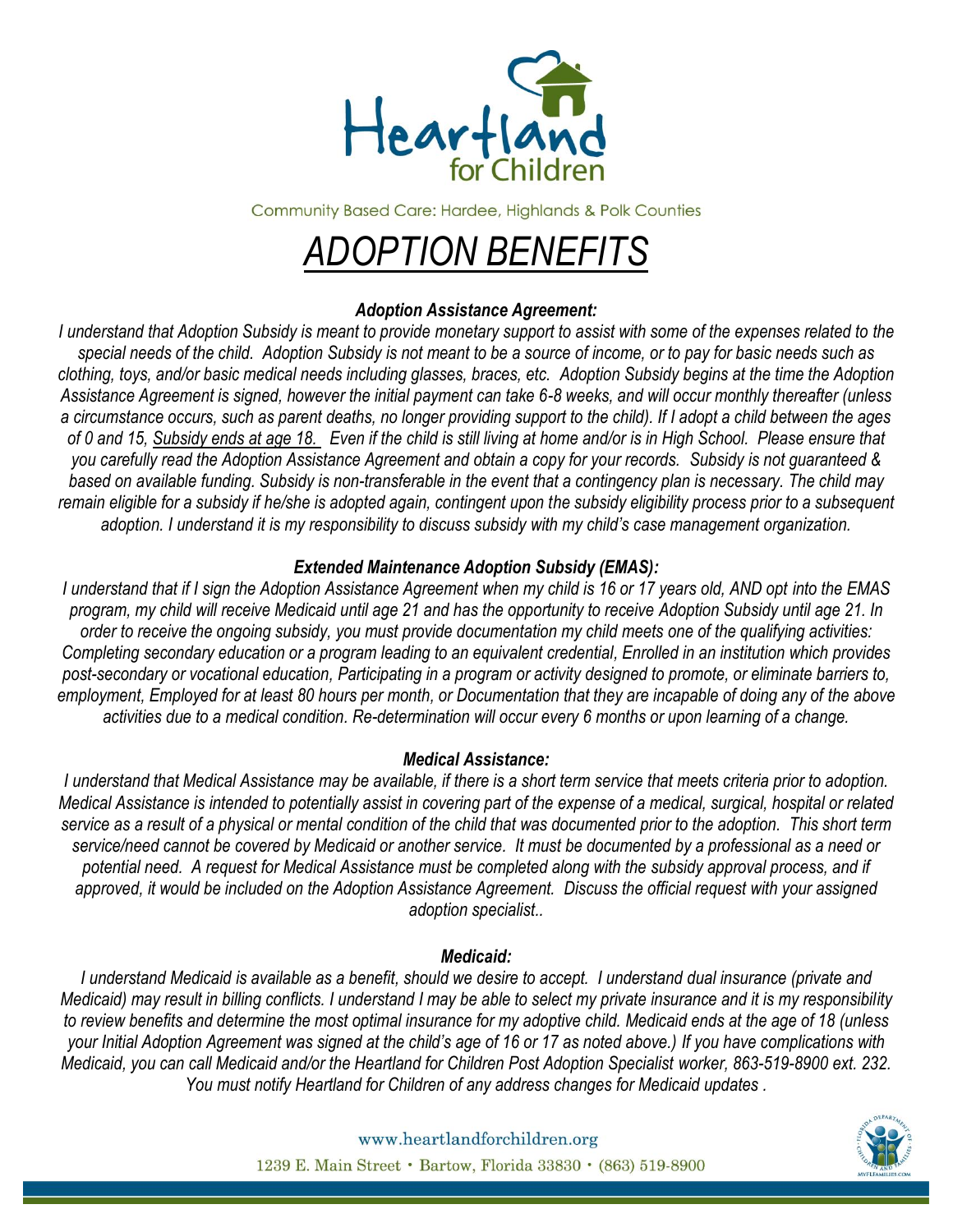

#### Community Based Care: Hardee, Highlands & Polk Counties

# *College Tuition Waiver:*

*I understand that this waives tuition to an eligible child who is accepted to a PUBLIC FLORIDA College, University, and/or Technical Program. This only waives tuition and some fees, but not room and board, books, meal plans, etc. This waiver is good until the child is 28 years old. It is not transferrable to another State or to a Private school.* 

# *Adoption Tax Credit:*

*The year you adopt, you are eligible to claim the Adoption Tax Credit. Adoption through the State is considered Special Needs Adoption. If you are audited, you can provide proof of your special needs adoption through your Final Judgment of Adoption and a copy of your Adoption Assistance Agreement. For more information about the Adoption Tax Credit: <https://www.nacac.org/help/adoption-tax-credit/>*

# *Social Security Card:*

*I understand it is my responsibility to update the child's name at the Social Security Office upon receipt of the new birth certificate and the final judgement of adoption. If you change the social security number, you must send a copy of the new social security card to Heartland for Children to update the Medicaid system.* 

# *Benefit for State Employee and Other Eligible Applicants:*

If you are a full-time, part-time, or OPS employee of the State, or a Veteran or Service Member, you may be eligible for the *benefit. The application is available on the Department of Children and Families website, your local Human Resource office, and the Adoption Information Center at 1-800-96-ADOPT. There is an open enrollment period at the beginning of the year. I understand it is my responsibility to obtain the application for completion (you will be providing to both your HR and HFC to complete verification), AND it is my responsibility to submit the application to the Office of Child Welfare.* 

# *Adoption Support Groups:*

*Adoption Support Groups are available to adoptive families and are highly encouraged. To see where the local groups are, look on the Heartland for Children website here: [https://heartlandforchildren.org/Adoption-Foster-Support-Groups.](https://heartlandforchildren.org/Adoption-Foster-Support-Groups) You can also connect with the support group online through Facebook if you cannot attend in person.* 

## *Florida State Parks Pass*

*A one year pass to Florida State Natural Parks is provided to each adoptive family on their adoption day. This pass offers free admission to Florida State Natural Parks and provides discounts on camping.* 

## *Contingency Plan*

*I understand it is my responsibility to ensure our contingency plan is outlined in a legal will or estate planning.*

## *Subsidized Daycare*

*I understand that my child may be eligible for subsidized childcare while the dependency case remains open. I understand subsidized daycare will not carry over after the adoption finalization. If I would like to determine further eligibility, this will be my responsibility along with all childcare costs.* 



www.heartlandforchildren.org 1239 E. Main Street · Bartow, Florida 33830 · (863) 519-8900